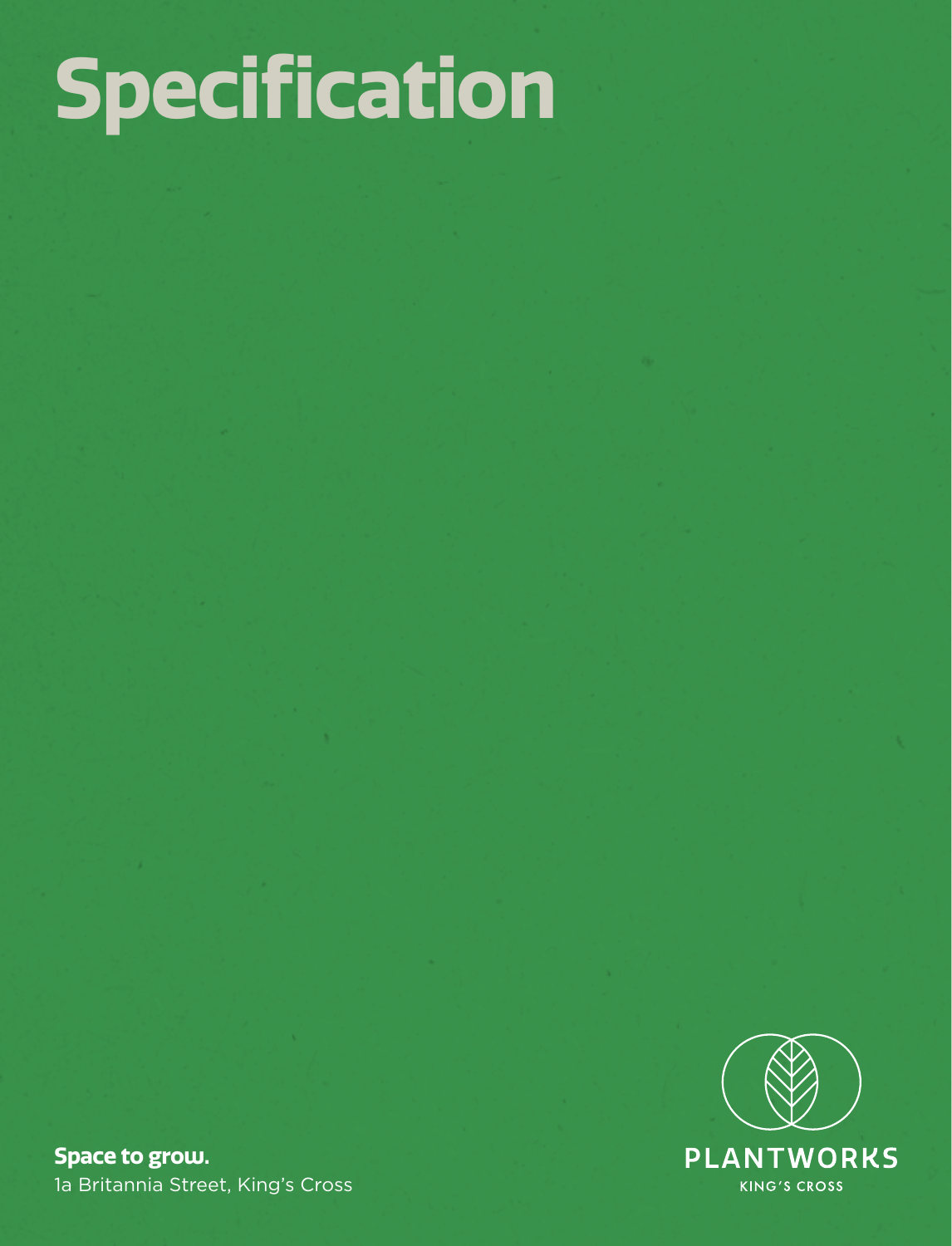#### Development Description

#### Building Accommodation

The new development will consist of:

- Ground floor: Reception space, office accommodation, atrium, circulation space with internal landscaping, passenger lift, WC facilities and services riser and internal courtyard.
- Lower Ground floor: Office accommodation, WC facilities, shower, cycle store, refuse store, external lightwell, services riser and plantroom.
- First floor: Office accommodation, circulation space with internal landscaping, atrium, WC facilities and rooftop plant enclosure.
- Second floor: Office accommodation, atrium and WC facilities.

#### Sub-Division

The building is designed to facilitate both a single occupier and a multi tenancy arrangement split on a floor-by-floor basis.

#### Office Accommodation

The office accommodation is accessed via the existing entrance from Britannia Street. A sloped entrance ramp leads down to the reception.

#### Finished Floor Level & Floor to Ceiling Heights

|                    | FFL              | F - CI Heights         |
|--------------------|------------------|------------------------|
| Lower Ground Floor | 0.0 <sub>m</sub> | 3.1 <sub>m</sub>       |
| Ground Floor       | 3.645m           | 2.8m                   |
| First Floor        | 6.835m           | 2.8m                   |
| Second Floor       | 9.925m           | 2.5m - 2.835m (varies) |

#### Regulatory Framework

#### Building Regulations, Statutory Legislation and Construction Standards

The building is designed to the current edition of the Approved Documents of the Building Regulations and based on the recommendations of the latest edition of the British Standards BS/BS EN. Where there is no relevant British Standard then the appropriate industry recognised and accepted European or International Standards will be used.

#### Design Life of Building Components

The building has a design life developed in accordance with the procedures set out as per BS ISO 15686 and BS 7543:2000. Services, plant and equipment generally in accordance with CIBSE Guide to the Ownership, Operation and Maintenance of Building Services March 2000 Table B14.3. The design life of the building structure, maintainable without major replacement, will be a minimum of 60 years.

#### Ecological Value

| Total number of plants             | 7.824              |
|------------------------------------|--------------------|
| Total area of green infrastructure | 81.5 sq m          |
| Gas extraction                     | 187.5kg / annum    |
| O <sub>2</sub> production          | 138.5 $kg / annum$ |
| PM capture                         | 106kg / annum      |
| Carbon extraction                  | 106kg / annum      |
| (all approximates)                 |                    |

### Exterior Envelope

#### Design Concept

Redevelopment of the property over ground floor and first floor levels, and proposed second floor is set-back to provide office floorspace. Excavation of basement floor level to accommodate additional floor space. Proposed lightwell to the rear of the site to provide daylight and ventilation to all floors along with the implementation of a substantial amount of greenery in the form of green sedum roofs where possible.

^®`

#### Front Elevation

The property is accessed via a mews opening between nos. 1 & 3 Britannia Street. There is no building frontage visible from the street, other than the office entrance with new signage.

#### Rear & Side Elevations

The design, massing and materials of the building envelope has been developed following close consideration of the site and its context. The elevations of the building are to be predominately clad in light coloured brickwork.

The selection of colour and materiality directly references the light industrial use and typology that previously existed on the site. The surrounding brick context provides a key material reference in the newly proposed scheme. Window apertures are designed to mitigate concerns regarding privacy and overlooking. Orientated slot windows define the elevational treatment of the building. The nature of the slot windows results in an introspective building reflecting the existing character. The orientated slot windows allow natural light to reach the open internal layout.

#### Roof Element

The pitched roof alludes to the former light industrial use of the site, which has been a key reference throughout the design. Roof-lights within the pitched structure provides the internal space with natural daylight.

#### Exterior Envelope (Elements)

#### Brickwork Cladding; Basement to Second Floor

The new facades from Basement to Second floor level are constructed from a rainscreen façade with brick slip cladding.

#### Glazing; Basement to Second Floor

Aluminium glazing has been installed to each opening at First floor level. The window system framing will be a selected anodised finish.

#### Roof Construction

The roof is finished in a light grey zinc standing seam roofing. Bespoke aluminium pitched roof glazing is installed over the central atrium. The roofs at first and ground floor levels are landscaped with sedum roofing.

#### Roof Plant Enclosure

An acoustic louvred plant enclosure is located to the roof located to the east of the site at second floor level. The enclosure is finished in a dark coloured anodised finish.

#### Interior Design And Finishes

#### **Reception**

Walls: Living wall, exposed steelwork and painted plasterboard. Floors: Polished concrete with walk on glazing to main circulation 'street'. Refer to the Ground Floor plan for extent of glazing. Ceilings: Exposed metal deck soffit and services. Doors: Aluminium framed doors with glass infill.

#### Atrium / Circulation Core

Walls: Exposed steel structure and render. Aluminium glazing system to the sides of the atrium. Floors: Polished concrete. Ceilings: Exposed metal deck soffit and services. Doors: Aluminium framed doors with glass infill. Staircase: Steel structure with polished concrete finish steps with mild steel balustrade and spindles

#### Office Areas

#### Walls: Painted plasterboard partitions

Floors: Medium grade (to PSA Method of Building Performance Specification MOB PF2 PS/SPU March 1992) raised access flooring with a nominal depth of 100mm on all office floors (inclusive of floor panel), including the Atrium floor. Note: The MOB loadings for medium grade are as follows:

- Concentrated static load: Not less than 4.5kN over 300mm sq and not less than 3.0kN over 25mm sq.
- Uniformly distributed load: Not less than 8.0kN/sqm.

All necessary plenum barriers, fire breaks and closure details are provided. The concrete slab has a sealant applied to it prior to the installation of the raised floor. Ceilings: Exposed metal deck soffit and services

Doors: Aluminium framed doors with glass infill.

#### Tea Points

Capped services connection points are left within the cores to allow connection for tenants to extend and serve office tea points / kitchenettes at each floor level. The services include drainage and cold water supplies.

#### Toilets

Walls: Blockwork partitions with large format ceramic tile finishes.

#### Floors: Polished concrete.

Ceilings: Painted MF plasterboard with LED circular downlights within cubicles. Concealed cove lighting within main toilet area with LED Circular downlights above mirrors.

Fittings: Vanity Top/Basin, bin, soap dispenser, paper towel dispenser. Accessible panel integrated into rear wall of WCs. Fitted with satin stainless steel accessories including handles, door stops, rising butt hinges and thumb turn locks. White chinaware including wall mounted WC pans, seat and cover with concealed cistern. Matte black accessories including toilet roll holder, toilet brush, coat hooks and doorstop.

#### Services Area

Walls: Painted plasterboard partitions Floors: Floor paint on screed. Ceilings: Exposed metal deck soffit. Doors: Timber solid panel doors.

#### Plantrooms

Walls: Painted plasterboard partitions Floors: Floor paint on screed. Ceilings: Exposed concrete soffit. Doors: Timber solid panel doors.

#### Lifts

13 person passenger lift (1000kgs)

#### Refuse and Waste

The waste storage room serving the building is located at Lower Ground level. In total 3 no. 660 litres of recycling and 720 litres of refuse storage is provided. Refuse will be brought to ground level and collected on Britannia Street.

#### Cycle Provision

7no. secure bicycle parking spaces located at basement floor level adjacent to the lift.

#### Environmental Performance

Through energy efficiency features such as efficient building fabric, high performance solar control glass, LED lighting, photovoltaics on roof and mechanical heat recovery via thermal wheels, the development is designed to achieve BREEAM target: 'Excellent'.

#### Fire Safety

Means of Escape in accordance with the approved fire strategy plans (300\_401 – 300\_404)

#### Air Conditioning

AC / temperature control by Centralised Daikin Controller Ventilation rates have been designed to the criteria of 1:10m2.

#### Acoustic Performance

The base building design allows for the office space, subject to the completion of the fit-out in accordance with the Category 'A' Specification, to achieve a maximum noise criterion of NR38 from the base building services installations, without any other contributions. The maximum noise criteria from the base building services installations for other areas are as follows:

| Ventilation<br>Systems<br>Serving<br><b>Actual Area</b> | <b>All Other Systems</b>                                               |
|---------------------------------------------------------|------------------------------------------------------------------------|
| <b>NR38</b>                                             | <b>NR33</b>                                                            |
| <b>NR40</b>                                             | <b>NR35</b>                                                            |
| <b>NR45</b>                                             | <b>NR40</b>                                                            |
| <b>NR45</b>                                             | <b>NR40</b>                                                            |
| <b>NR55</b>                                             | <b>NR50</b>                                                            |
|                                                         | To suit adjacent areas                                                 |
|                                                         | 1. Open plan offices<br>2. Circulation/Lobby<br>To suit adjacent areas |

# **Quality from the ground up**